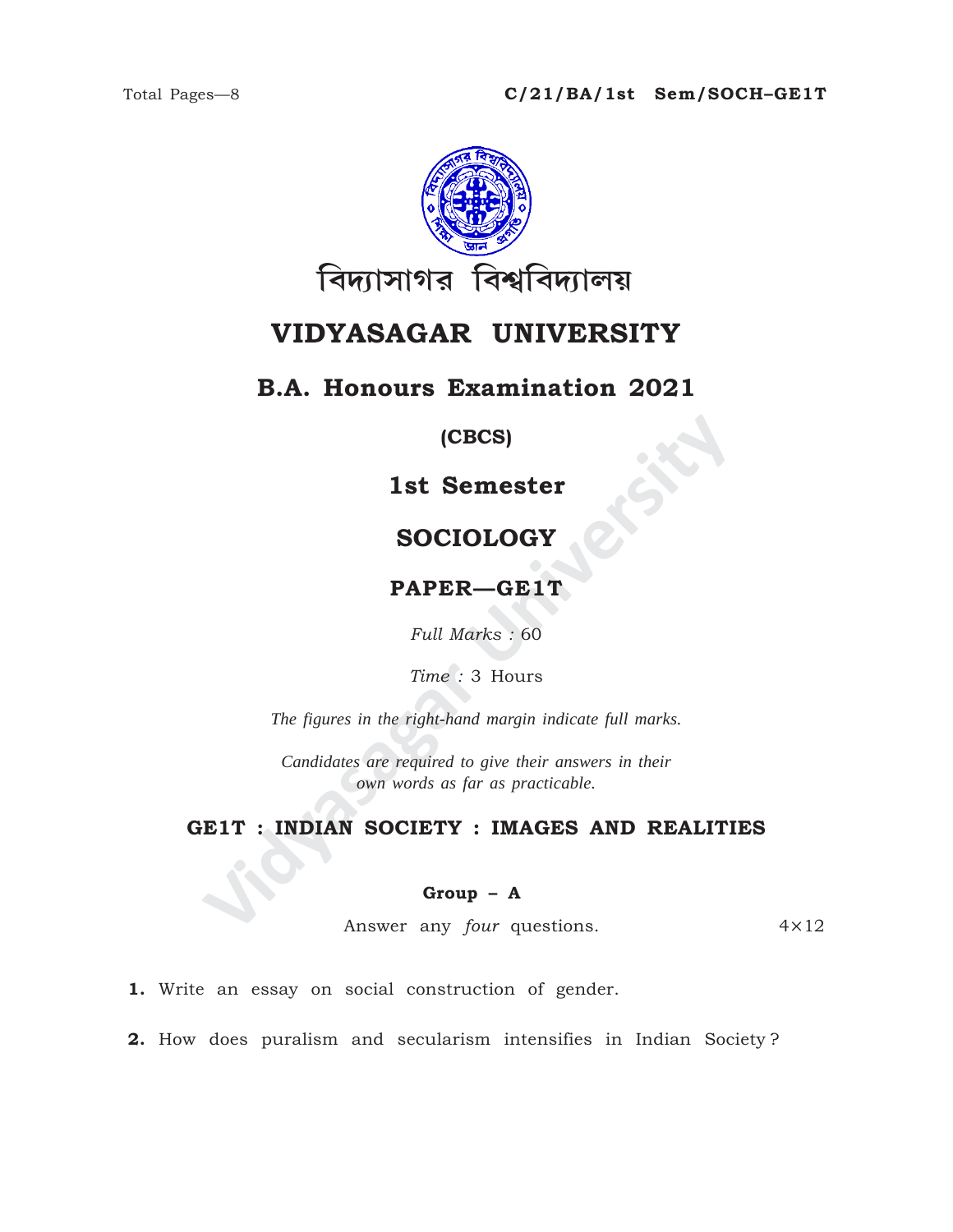- **3.** Elaborately discuss the relationship between popular Hinduism and Hindu nationalism in Indian society.
- **4.** Critically analyse the hierarchical aspect of caste in religious and political sphere in Indian Society.
- **5.** How does regional identify shapes and functions in Indian Society ?
- **6.** Write an essay on social anthropology of a civilization after Cohn. Berman.
- **Video Section** between household and wider society ge.<br> **Change Example 13** discuss the contribution of village as an institution<br> **Group B**<br>
Answer any six questions.<br>
Repeater role.<br>
2. two major functions of family.<br> **7.** Analyse the relation between household and wider society in social change.
- **8.** Elaborately discuss the contribution of village as an institution.

#### **Group – B**

Answer any *six* questions. 6×2

**9.** Define gender role.

**10.** Write two major functions of family.

**11.** Define ethincity.

**12.** What do you mean by civilization ?

**13.** Define caste.

**14.** What are the forms of Indian family ?

- **15.** What are the major functions of village ?
- **16.** Define patrilineal family.

C/21/BA/1st Sem/SOCH–GE1T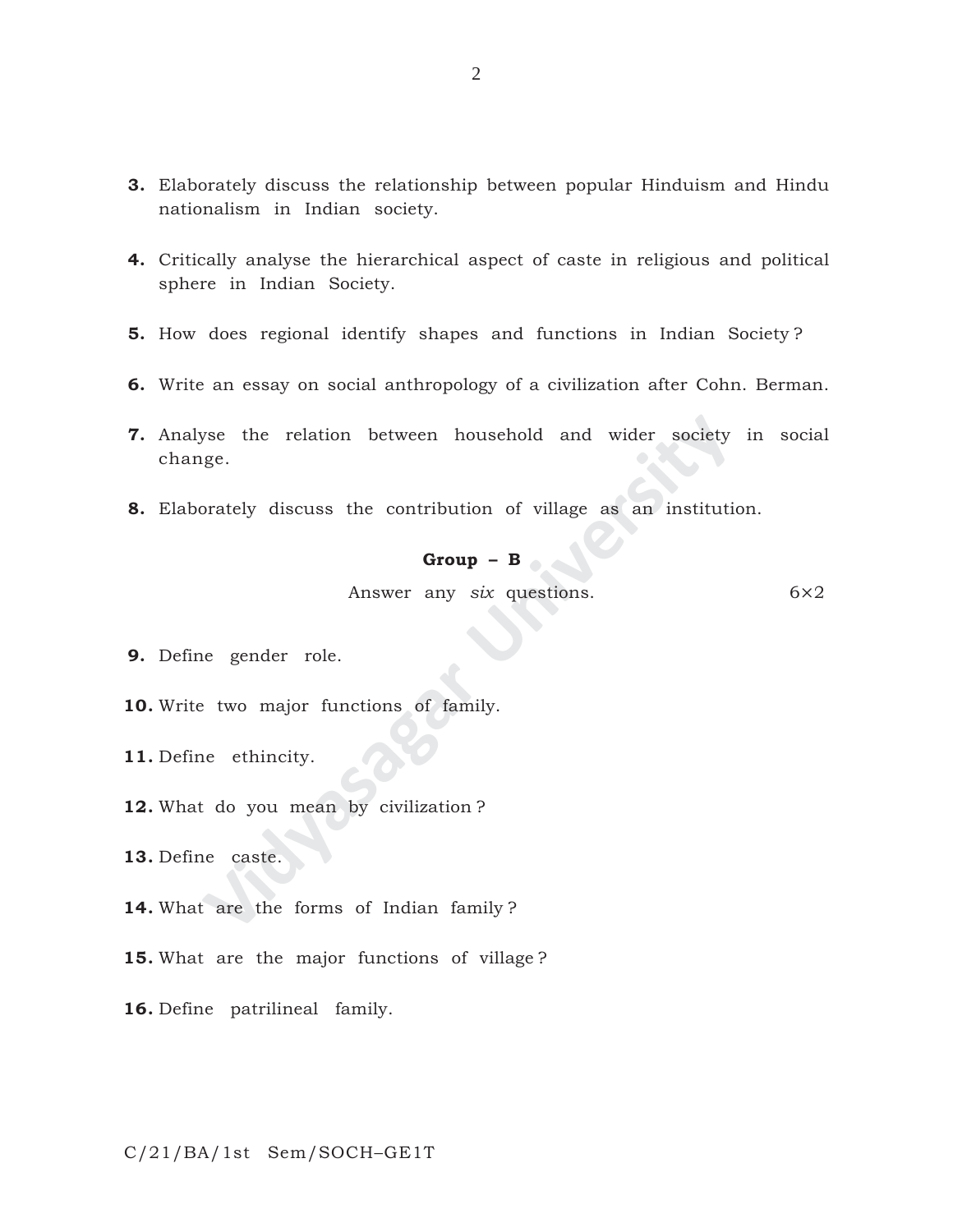17. What do you mean by household formation?

18. Define nation.

# বঙ্গানুবাদ

### দক্ষিণ প্রান্তস্থ সংখ্যাগুলি প্রশ্নমান নির্দেশক।

পরীক্ষার্থীদের যথাসম্ভব নিজের ভাষায় উত্তর দেওয়া প্রয়োজ

## বিভাগ-ক

যেকোনো *চারটি* প্রশ্নের উত্তর দাও

 $8\times$ 

- $|$ । লিঙ্গ সমাজীকীকরণের ওপর একটি প্রবন্ধ লেখ।
- ২। বহুত্ববাদ এবং ধর্মনিরপেক্ষতা কীভাবে ভারতীয় সমাজে ঘনীভূত হয়েছে?
- ৩। জনপ্রিয় হিন্দুত্ব এবং হিন্দু জাতীয়তাবাদের আভ্যন্তরীণ সম্পর্ক বিশদভাবে আলোচনা কর।
- ৪। ভারতীয় সমাজের ধর্মীয় এবং রাজনৈতিক ক্ষেত্রে জাতি ব্যবস্থার অনুক্রমিক দৃষ্টিভঙ্গির সমালোচনামূলক আলোচনা কর।
- ৫। ভারতীয় সমাজে কীভাবে আঞ্চলিক পরিচিতি সত্ত্বা গড়ে ওঠে ও কার্যকরী হয় আলোচনা কর।
- ৬। Cohn. Berman কে অনুসরণ করে সভ্যতার সামাজিক নৃতত্ত্বের উপর প্রবন্ধ লেখ।
- ৭। সামাজিক পরিবর্তনের প্রেক্ষাপটে গৃহস্থ এবং বৃহত্তর সমাজের সম্পর্ক ব্যাখ্যা কর।

C/21/BA/1st Sem/SOCH-GE1T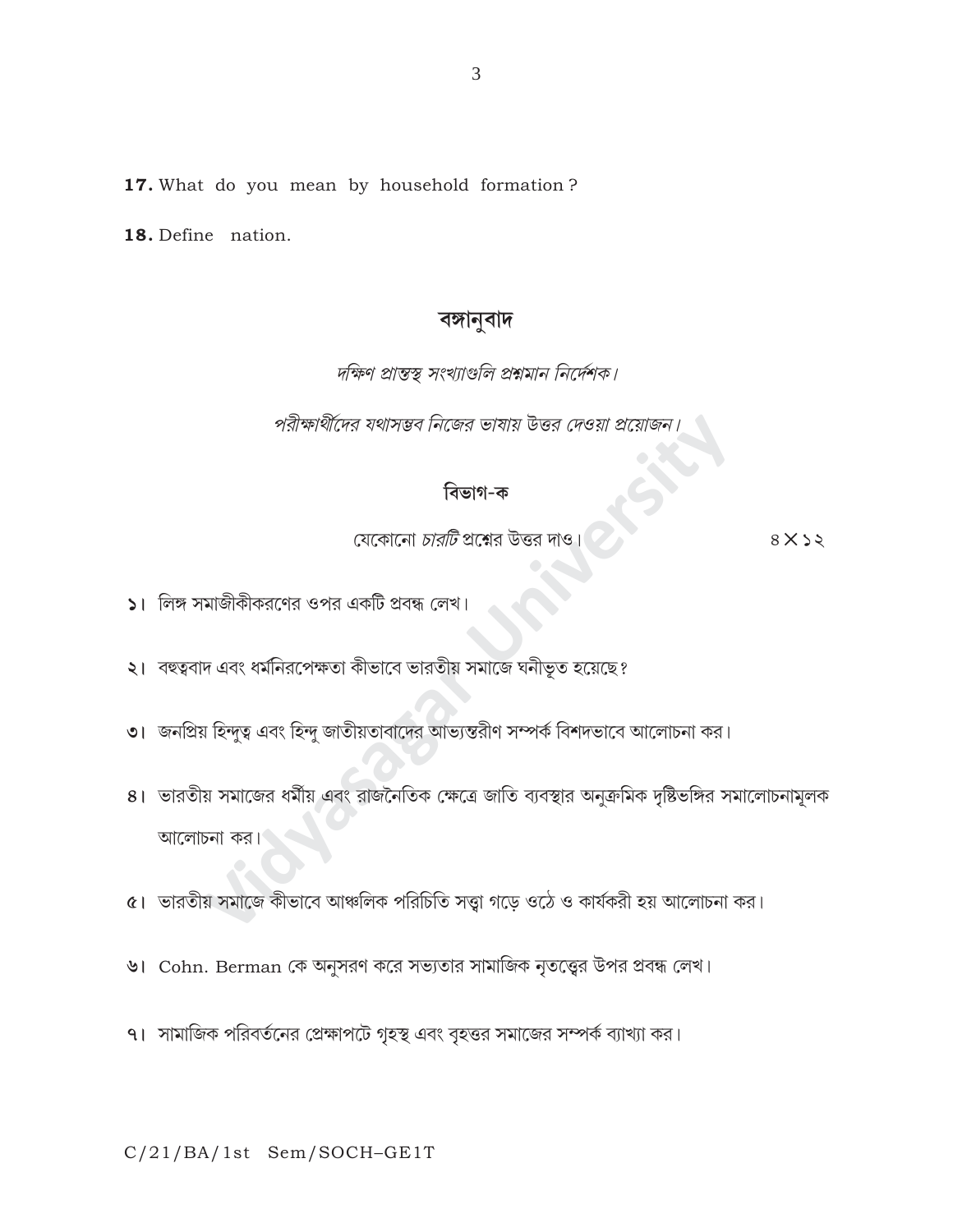C/21/BA/1st Sem/SOCH-GE1T

 $b$ । রাষ্ট্র-র সংজ্ঞা দাও।

১৭। গৃহস্থ গঠন বলতে কী বোঝ?

১৬। পিতৃতান্ত্রিক পরিবারের সংজ্ঞা দাও।

 $\sqrt{2}$ । গ্রামের মূল কাজগুলি কী কী?

 $\overline{\phantom{1}}$ ১৪। ভারতীয় পরিবারের ধরণগুলি কী কী?

 $501$  জাতির সংজ্ঞা দাও।

 $551$  নুকুলতার সংজ্ঞা দাও।

১২। সভ্যতা বলতে কী বোঝ?

 $\mathsf{S}$ ০। পরিবারে দুটি প্রধান কাজ লেখ।

৯। লিঙ্গ ভূমিকার সংজ্ঞা দাও।

যেকোনো *ছয়টি* প্রশ্নের উত্তর দাও।

in Refer

 $\forall x \in$ 

## বিভাগ-খ

৮। প্রতিষ্ঠান হিসাব গ্রাম এর অবদান বিশদভাবে আলোচনা কর।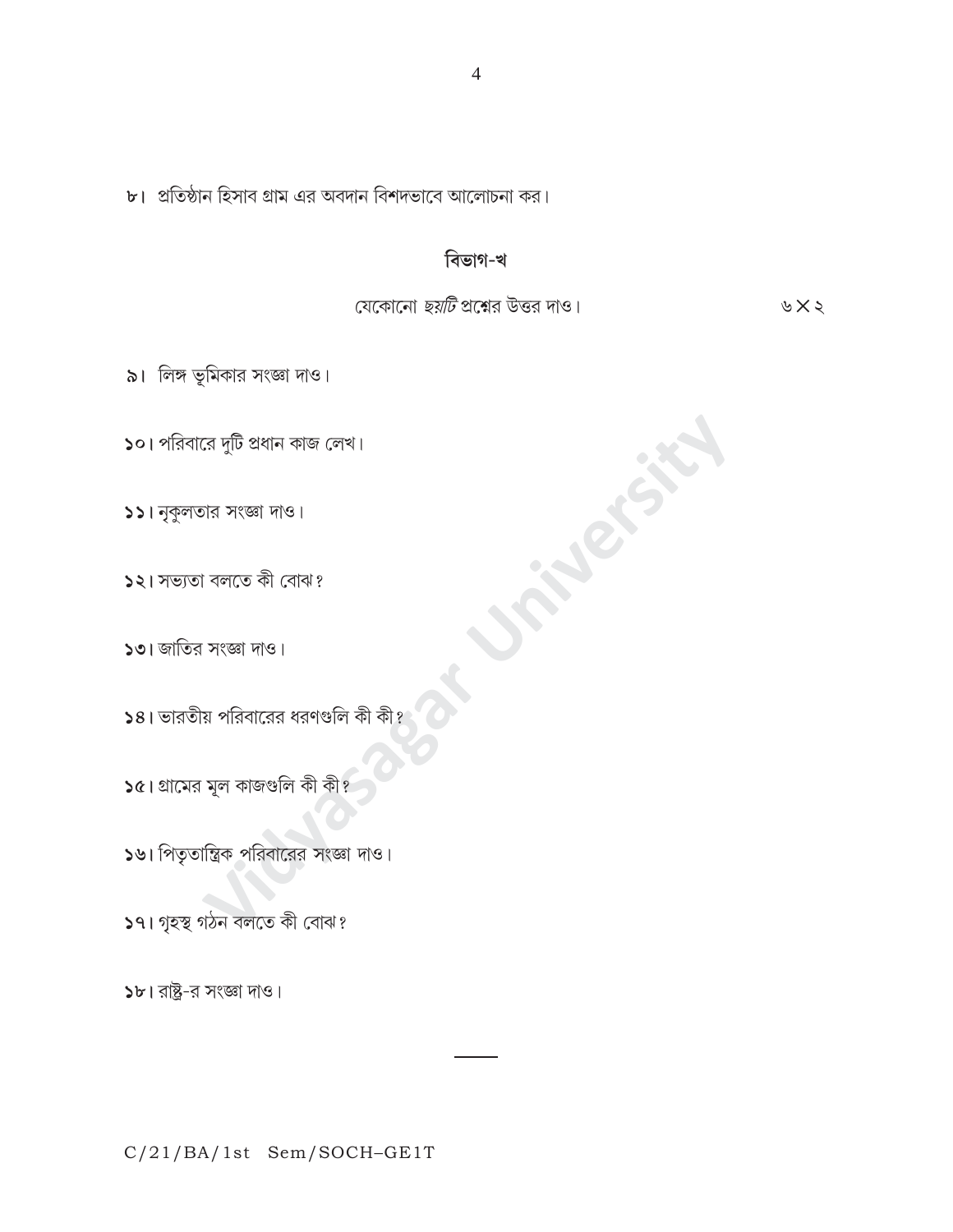#### **GE1T : FAMILY AND INTIMACY**

#### **Group – A**

Answer any *four* questions. 4×12

- **1.** Elaborate the history and origin of family as a social form.
- **2.** Discuss the changes undergoing in forms and functions of the family in contemporary times.
- **3.** Explain the inter-relationship between love, marriage, sex and family.
- mporary times.<br>
Also the inter-relationship between love, marriage, sex an<br>
1988 the extent to which nuclear family is undergoing me<br>
e contemporary times.<br>
Vically present the notion of family with respect to India<br>
socie **4.** Discuss the extent to which nuclear family is undergoing modifications in the contemporary times.
- **5.** Analytically present the notion of family with respect to Indian culture and society.
- **6.** Discuss after T. N. Madan, the structure, function of marriage and role of kinship in society.
- **7.** Discuss following Frezetti the importance of marriage in Bengali social system and elucidate the role and status of women in Bengali society.
- **8.** Elaborate the significance of gender and kinship in North India.

#### **Group – B**

Answer any *six* questions. 6×2

- **9.** What is family ?
- **10.** Write on Nuclear family as defined by Murdock.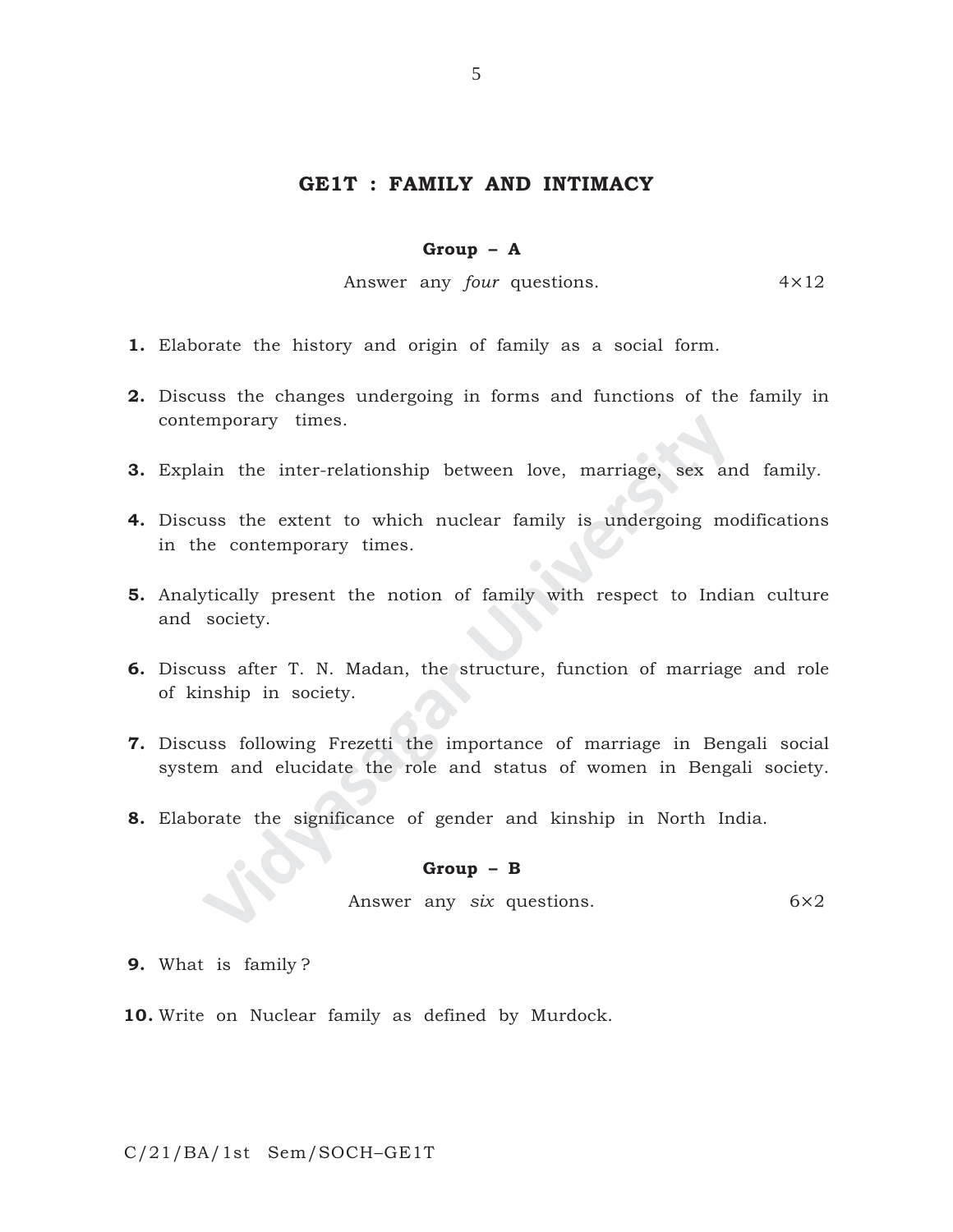- 11. Write down few main functions of the family.
- 12. What is conjugal family?
- 13. Define extended family?
- 14. How is blended family different from a conjugal family?
- 15. Define Leuirate and sororate.
- 16. What is polygamy and polyandry?
- 17. What is patrilocal residence family?
- 18. Write a few characteristics of kinship.

দক্ষিণ প্রান্তস্থ সংখ্যাগুলি প্রশ্নমান নির্দেশক।

পরীক্ষার্থীদের যথাসম্ভব নিজের ভাষায় উত্তর দেওয়া প্রয়োজন।

›<br>যেকোনো *চারটি* প্রশ্নের উত্তর দাও।  $8X$ 

১। পরিবারের একটি সামাজিক ধরনের ইতিহাস ও উৎস বিস্তারিতভাবে আলোচনা কর।

২। আধুনিক সময়ে পরিবারের ধরন এবং কার্যাবলীর যে পরিবর্তনের মধ্যে দিয়ে যাচ্ছে, তা আলোচনা কর।

৩। ভালবাসা, বিবাহ, যৌনতা এবং বিবাহের মধ্যে পারস্পরিক সম্পর্ক ব্যাখ্যা কর।

C/21/BA/1st Sem/SOCH-GE1T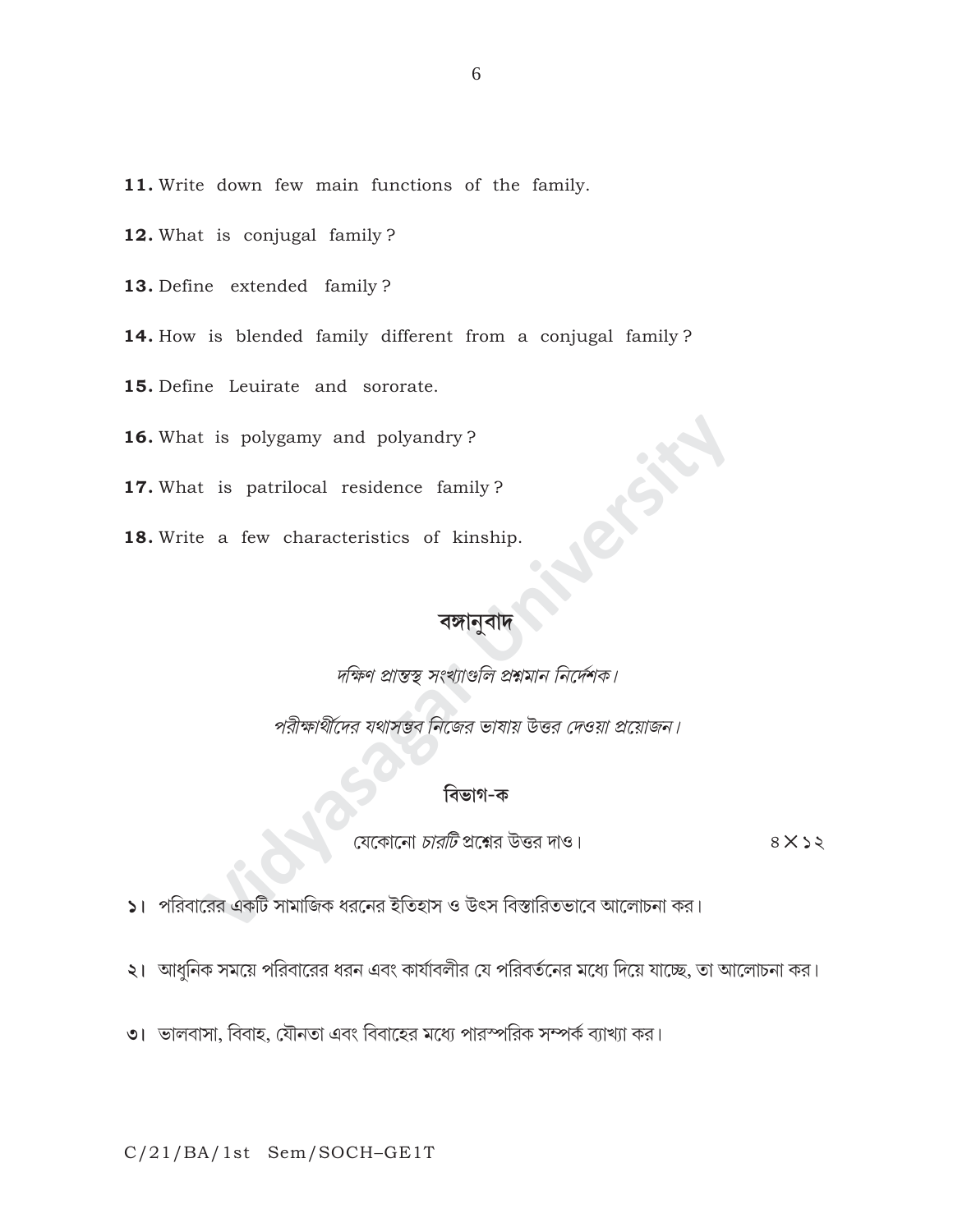- ৪। সমসাময়িক সময়ে অণু পরিবার কতটা পরিমাণে পরিবর্তনের মধ্য দিয়ে যাচ্ছে তা আলোচনা কর।
- ৫। ভারতীয় সংস্কৃতি এবং সমাজের নিরিখে পরিবারের ধারণাটি বিশ্লেষণাত্মকভাবে উপস্থিত কর।
- ৬। টি. এন. মদন কে অনুসরণ করে বিবাহের গঠন, কার্যাবলী এবং সমাজে আত্মীয়তার ভূমিকা সম্পর্কে আলোচনা কর।
- ৭। Frezetti কে অনুসরণ করে বাঙালি সমাজ ব্যবস্থায় বিবাহের গুরুত্ব আলোচনা কর এবং বাঙালি সমাজে নারীর ভূমিকা ও মর্যাদা ব্যাখ্যা কর।
- <mark>৮।</mark> উত্তর ভারতে লিঙ্গ এবং আত্মীয়তার তাৎপর্য বিশদভাবে বর্ণনা কর

## বিভাগ-খ

যেকোনো *ছয়টি* প্রশ্নের উত্তর দাও।

৯। পরিবার কী?

১০। Murdock দ্বারা সংজ্ঞায়িত অণু পরিবারের ওপর লেখ।

 $\textsf{S}$ । পরিবারের কয়েকটি গুরুত্বপূর্ণ কার্যাবলী লেখ।

১২। দাম্পত্য (conjugal) পরিবার কী?

 $\mathsf{S}$ া বর্ধিত পরিবার সংজ্ঞায়িত কর।

C/21/BA/1st Sem/SOCH-GE1T

৬ $\times$ ২